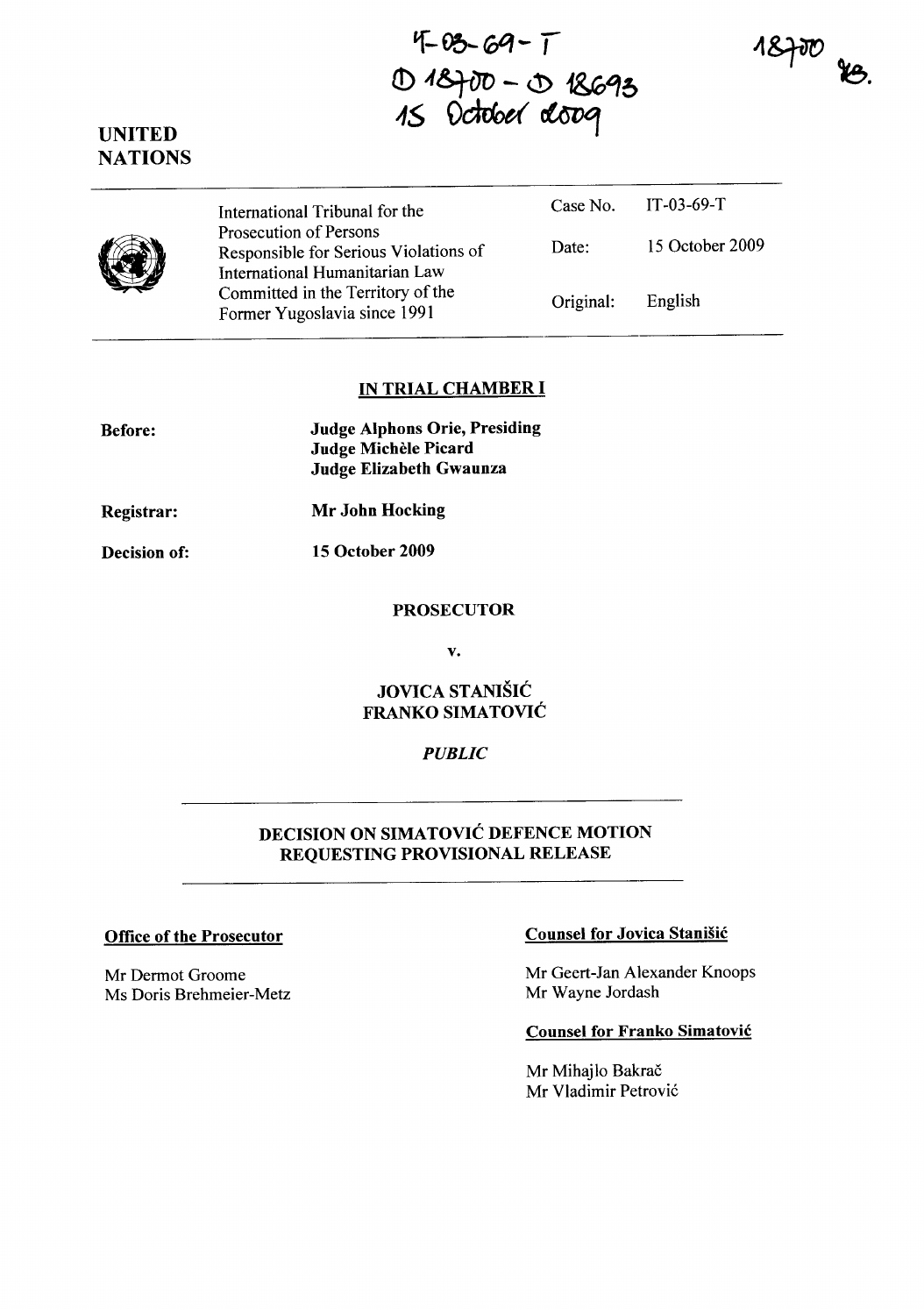# **I. PROCEDURAL HISTORY**

1. On 14 September 2009, the Simatović Defence filed a motion seeking that the present proceedings be adjourned to allow the new Defence team to prepare its case, following of the death of former lead-counsel for Franko Simatović ("Accused").<sup>1</sup> On the same day, the Simatović Defence filed a motion seeking provisional release of the Accused?

2. On 17 September 2009, the Tribunal's host state filed a letter stating its position on the relief sought in the Motion.<sup>3</sup> On 18 September 2009, the Prosecution filed its response to the Motion.<sup>4</sup> On 6 October 2009, the Simatovi6 Defence informed the Chamber that it had requested the relevant guarantees from the Republic of Serbia for the provisional release sought in the Motion.<sup>5</sup> On 12 October 2009, the Simatović Defence filed an addendum to the Motion including the guarantees given by the government of the Republic of Serbia.<sup>6</sup>

3. On 15 October 2009, the Trial Chamber decided that proceedings in the present case shall not to recommence before 30 November 2009.<sup>7</sup>

## **II. SUBMISSIONS**

### 1. The Simatović Defence

4. In its Motion, the Simatović Defence requests that the Accused be granted temporary provisional release between "the day of the eventual adjournment and ending the date the Trial Chamber deems fit prior to recommencement of trial proceedings".<sup>8</sup>

5. The Simatović Defence argues that the Accused poses no threat to any victim, witness, or other person.<sup>9</sup> It submits that there is not a single piece of evidence that the Accused, during previous periods of provisional release, interfered in any way with the victims and/or witnesses

Defence Motion Requesting Adjournment of Trial Proceedings, 14 September 2009.  $\mathbf{1}$ 

Defence Motion Requesting Provisional Release, 14 September 2009 ("Motion").  $\overline{a}$ 

Letter of the Ministry of Foreign Affairs of the Kingdom of the Netherlands on Provisional Release of Mr. Franko  $\overline{\mathbf{3}}$ Simatovic, dated 17 September 2009.

Prosecution Response to Franko Simatović's Motion Requesting Provisional, 18 September 2009 ("Response").

Defence Notice, 6 October 2009.

Addendum to the Defence Motion Requesting Provisional Release, 12 October 2009 ("Addendum").

Decision on Motion for Adjournment of Proceedings by the Simatović Defence, 15 October 2009 ("Adjournment  $\overline{7}$ Decision").

Motion, para. 15; see also Id., para. 4.

Motion, para. 9.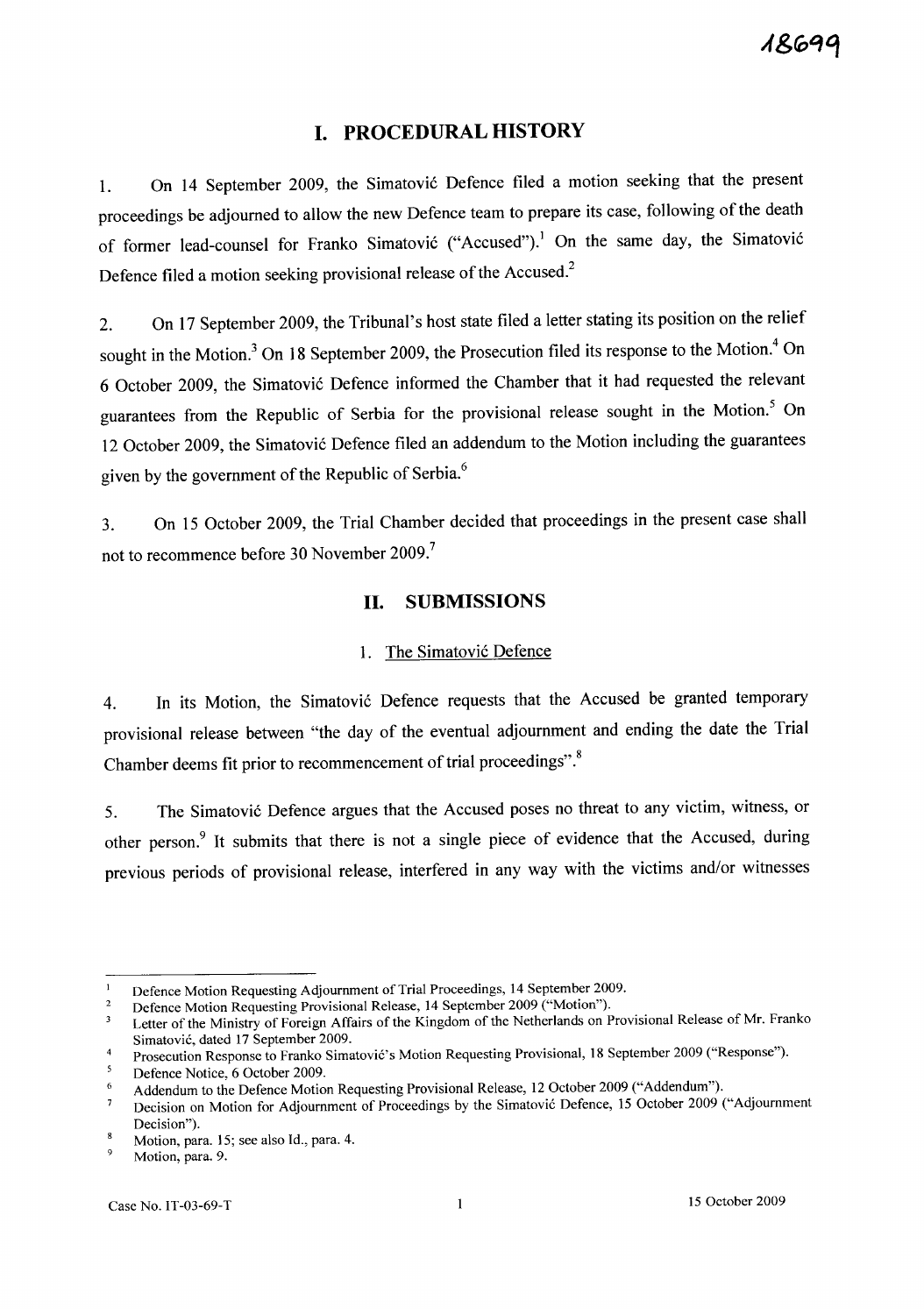although he was already familiar with their names and whereabouts due to the Prosecution's prior disclosures.<sup>10</sup>

6. Similarly, the Simatović Defence argues that the Accused poses no risk of flight.<sup>11</sup> It submits that in the past, the Accused was granted provisional release on several occasions and that he adhered fully and unconditionally to all the terms and conditions imposed on him.<sup>12</sup> Furthermore, the Republic of Serbia submitted written guarantees in relation to the Motion.<sup>13</sup>

7. Finally, the Simatović Defence submits that granting the Motion would enable the expeditious preparation of the Defence case as the Accused would have "constant contact with his counsel, unimpeded by UNDU time restrictions".<sup>14</sup>

## 2. The Prosecution

8. Although the Prosecution acknowledges that the Accused did return to the United Nations Detention Unit ("UNDU") after having been provisionally released on previous occasions without incident, it opposes the Motion arguing that the circumstances of the case changed materially since the granting of the last provisional release and that the Chamber should therefore use its discretion to deny the relief sought by the Accused despite having previously granted provisional release.<sup>15</sup>

9. At the same time, however, the Prosecution recognises that the appointment of new Defence counsel and the need for preparation, including the Accused's active role in this process, may present an argument in favour of granting provisional release since both new lead and co-counsel reside in Belgrade.<sup>16</sup> Therefore, alternatively, the Prosecution submits that should the Chamber nevertheless decide to grant the Motion, the same conditions as those imposed during prior periods of provisional releases be imposed again.<sup>17</sup>

## **III. APPLICABLE LAW**

10. Rule 65 of the Tribunal's Rules of Procedure and Evidence ("Rules") governs provisional release. It provides, in relevant parts:

 $10$  Ibid.

 $11$  Motion, paras 8, 10.

 $12$  Ibid.

<sup>&</sup>lt;sup>13</sup> See Motion, para. 9; Addendum, Annex, containing the actual text of such guarantees.

 $14$  Motion, paras 11-13.

<sup>&</sup>lt;sup>15</sup> In relation to this issue, the Prosecution incorporates its arguments submitted in Prosecution Response to Franko Simatović's Motion for Provisional Release During the Upcoming Court Recess, 29 June 2009, paras 6-10, Response para. 6.

<sup>16</sup> Response, para. 7.

<sup>&</sup>lt;sup>17</sup> Response, paras 9, 11.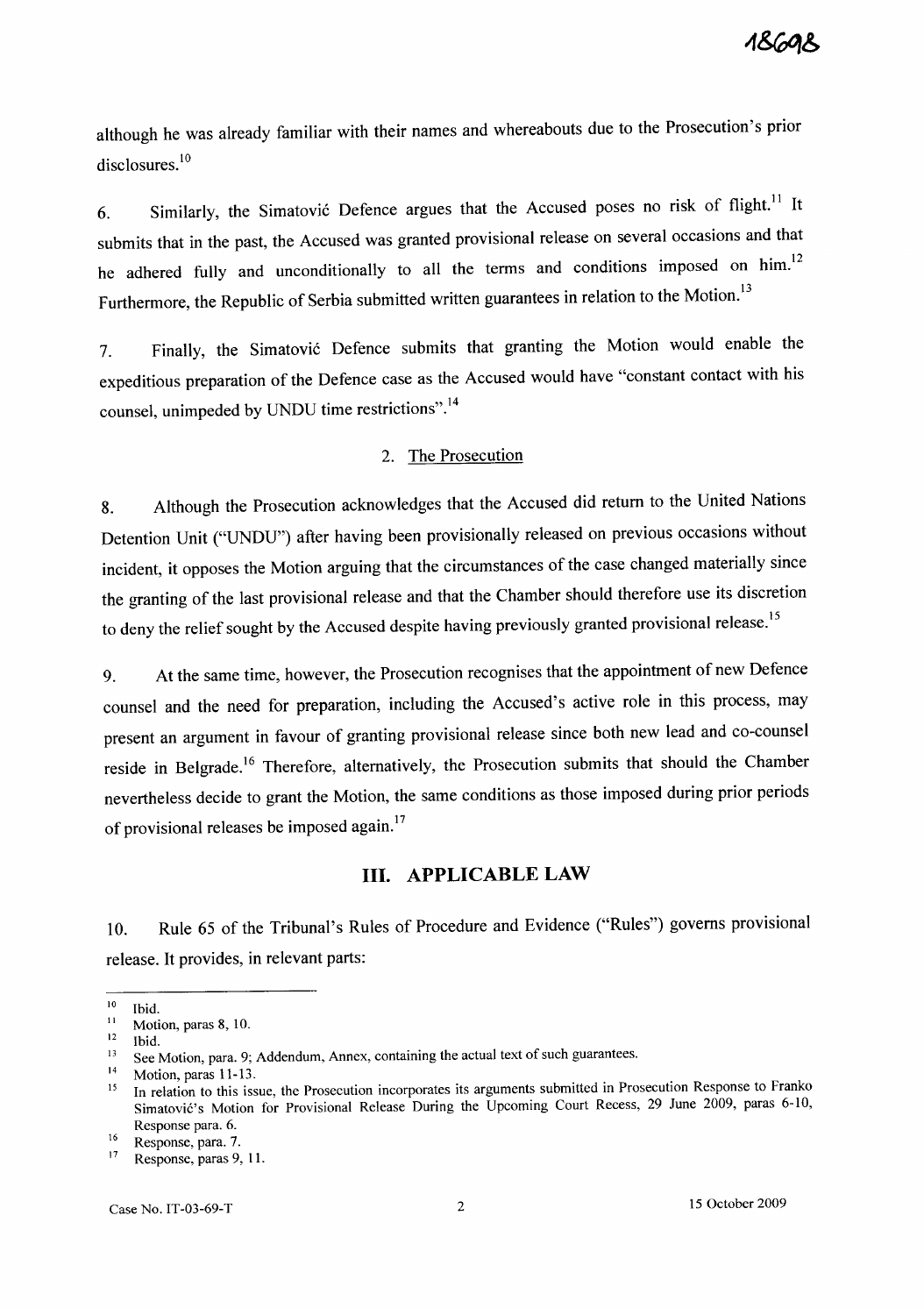(A) Once detained, an accused may not be released except upon an order of a Chamber.

(B) Release may be ordered by a Trial Chamber only after giving the host country and the State to which the accused seeks to be released the opportunity to be heard and only if it is satisfied that the accused will appear for trial and, if released, will not pose a danger to any victim, witness or other person.

(C) The Trial Chamber may impose such conditions upon the release of the accused as it may determine appropriate, including the execution of a bail bond and the observance of such conditions as are necessary to ensure the presence of the accused for trial and the protection of others.

II. The conditions listed under Rule 65 (B) of the Rules are the minimum requirements necessary for granting provisional release. The Chamber has the discretion not to grant the provisional release of an accused even if it is satisfied that these conditions have been met.<sup>18</sup>

12. According to the Appeals Chamber, when considering a provisional release motion at the post-Rule 98 *bis* stage of the proceedings, even when satisfied that sufficient guarantees to offset the risk of flight, a Trial Chamber should not exercise its discretion in favour of a grant of provisional release unless compelling humanitarian grounds were present which cause to tip the balance in favour of allowing provisional release.<sup>19</sup>

## **IV. DISCUSSION**

13. As regards whether the Accused, if released, will return for trial, the Chamber considers the seriousness of the allegations against him, as well as the current stage of the proceedings. Moreover, the Chamber gives due consideration to the fact that the Accused expressed his wish to voluntarily surrender to the Tribunal<sup>20</sup> and that he has always been in full compliance with the terms and conditions set by the Chamber during previous periods of provisional release.<sup>21</sup> Finally, the Accused has demonstrated his willingness to cooperate with the Prosecution by giving several

<sup>18</sup>  *Prosecutor* v. *Popovic et al.,* Decision on Interlocutory Appeal of Trial Chamber Decision Denying Ljubomir Borovčanin Provisional Release, 1 March 2007, para. 5; Decision on Prosecution Appeal on Decision on Provisional Release and Motions to Present Additional Evidence Pursuant to Rule 115, 26 June 2008, para. 3; *Prosecutor* v. *Popovic et al.,* Decision on Vujadin Popovic's Interlocutory Appeal Against the Decision on Popović's Motion for Provisional Release, 1 July 2008, para. 5.

<sup>19</sup>  *Prosecutor v. Prlić et al.*, Decision on "Prosecution's Appeal from Décision relative à la demande de mise en liberte provisoire de l'accuse Petkovic dated 31 March 2008", 21 April 2008, para. 15; *Prosecutor* v. *Prlic et al.,*  Decision on "Prosecution's Appeal from Décision relative à la demande de mise en liberté provisoire de l'accusé Stojic dated 8 April 2008", 29 April 2008, paras 14-15; *Prosecutor* v. *Popovic et al.,* Decision on Consolidated Appeal Against Decision on Borovčanin's Motion for Custodial Visit and Decision on Gvero's and Miletić's Motions for Provisional Release During the Break in the Proceedings, 15 May 2008, para. 24. See *Prosecutor* v. Gotovina et al., Decision on Ivan Čermak's Appeal Against Decision on his Motion for Provisional Release, 3 August 2009, para. 6.

<sup>20</sup>  See Decision on Simatovic Defence Motion for Provisional Release During the Upcoming Court Recess, 10 July 2009 ("10 July 2009 Decision"), para. 10; Decision on Provisional Release, 26 May 2008 ("26 May 2008 Decision"), para. 51; Decision on Provisional Release, 28 July 2004 ("28 July 2004 Decision"), paras 19-20.

<sup>21</sup>  See 26 May 2008 Decision; 10 July 2009 Decision, para. 10.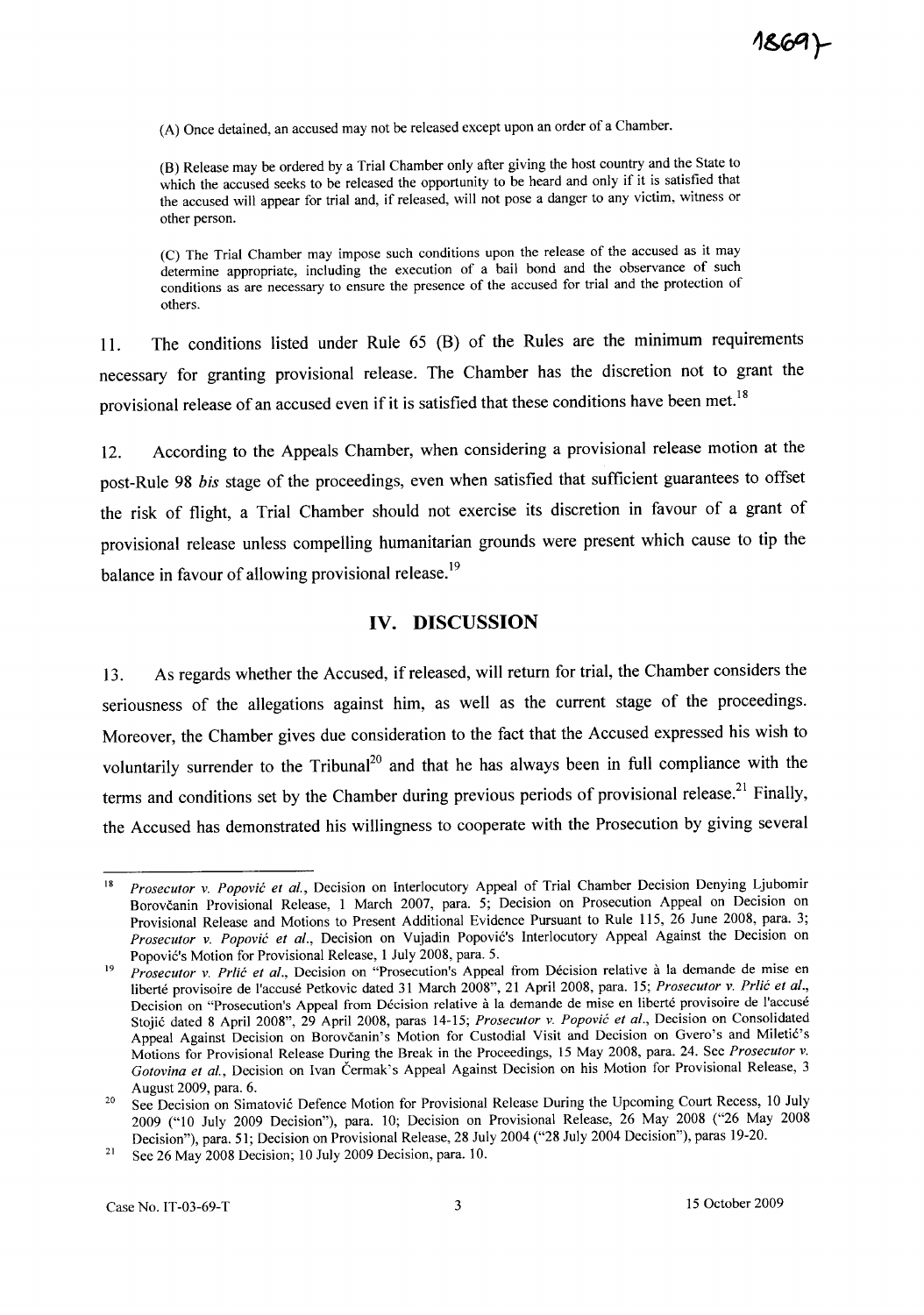interviews.<sup>22</sup> Furthermore, the Chamber takes into consideration, and gives appropriate weight to, the guarantees given by the Republic of Serbia.<sup>23</sup>

14. The Chamber notes that the circumstances of the case have changed compared to the previous period of provisional release of the Accused insofar as the presentation of evidence is further underway. However, the Chamber does not consider that this change is such as to give rise to a reasonable fear that the Accused will attempt to abscond.

15. For these reasons and subject to the terms and conditions imposed by this decision, the Chamber is satisfied that the Accused, if provisionally released, will return for trial.

16. As regards whether the Accused, if released, will pose a danger to any victim, witness, or other person, the Chamber notes that there is no indication that the Accused interfered or would interfere with the administration of justice. As stated above, during previous periods of provisional release the Accused has fully complied with the terms and conditions set by the Chamber.

17. For this reason and subject to the terms and conditions imposed by this decision, the Chamber is satisfied that the Accused, if provisionally released, will not pose a danger to any victim, witness or other person.

18. In considering whether provisional release should be granted, the Chamber notes that there is no requirement set out in the Tribunal's case law for compelling humanitarian reasons at an early stage of the proceedings, as is the case here. The Chamber has given due consideration to its decision to adjourn the trial proceedings until 30 November 2009 and in that context, to the benefits of the Accused's presence in Belgrade during this period to assist the new Defence team and facilitate that his defence be prepared expeditiously. The Chamber is therefore satisfied that a temporary provisional release, under the condition set out below, is appropriate.

# **v. DISPOSITION**

19. For the foregoing reasons, pursuant to Rules 54 and 65 of the Rules, the Chamber **GRANTS**  the Motion and

(1) **ORDERS** as follows:

<sup>&</sup>lt;sup>22</sup> See 28 July 2004 Decision, paras 16-18; 26 May 2008 Decision, para. 49; 10 July 2009 Decision, para. 10.

<sup>23</sup> Addendum, Annex.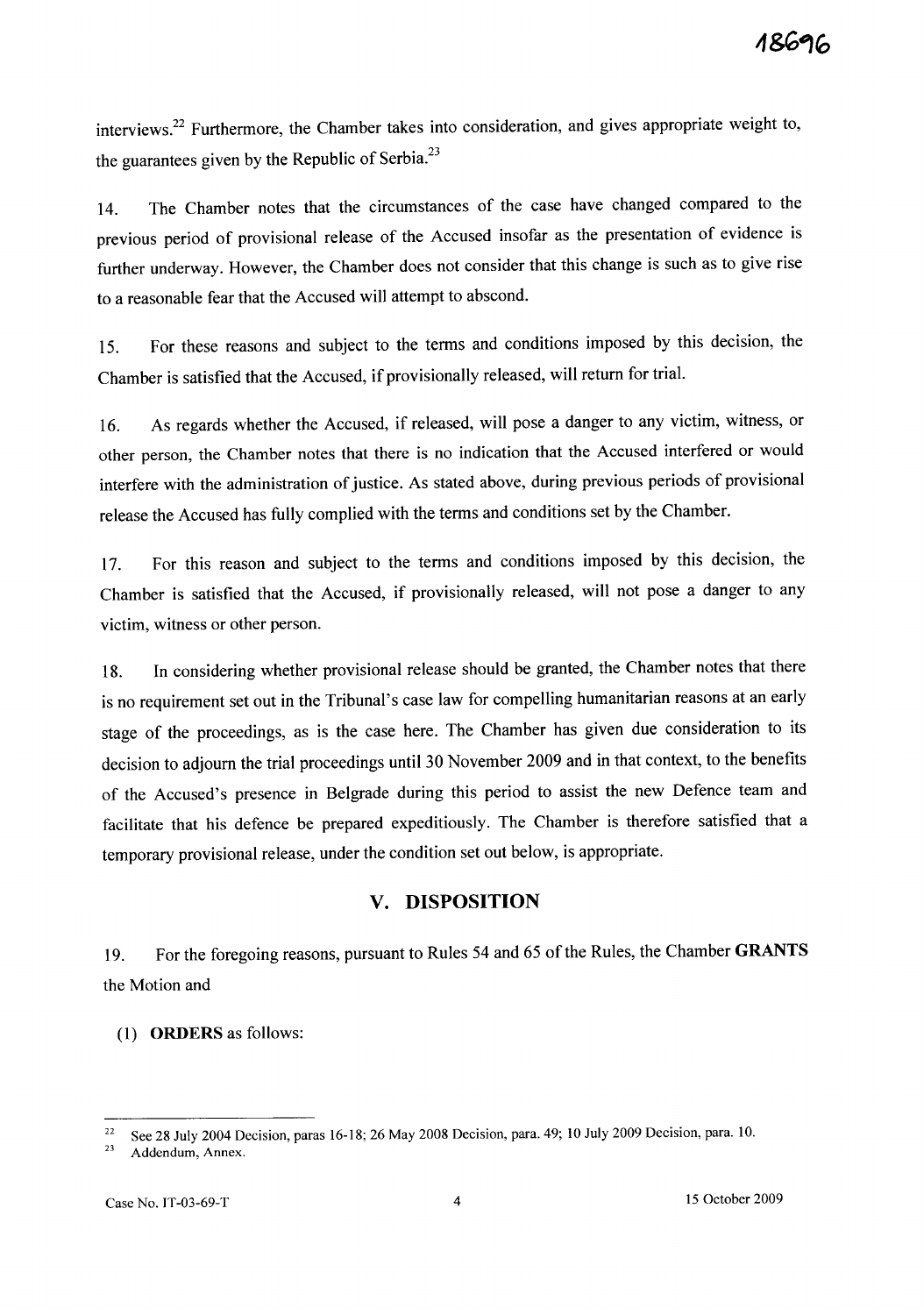- a) As soon as practicable, on or after 19 October 2009, the Accused Franko Simatović shall be transported to Schiphol airport in the Netherlands by the Dutch authorities;
- b) At Schiphol airport, the Accused shall be provisionally released into the custody of officials of the government of the Republic of Serbia to be designated prior to release in accordance with operative paragraph (2)(a) hereof, who shall accompany the Accused for the remainder of his travel to Serbia and to his place of residence;
- c) On his return, the Accused shall be accompanied by the same designated officials of the government of the Republic of Serbia, who shall deliver the Accused to the custody of the Dutch authorities at Schiphol airport on or before 25 November 2009, and the Dutch authorities shall then transport the Accused back to the UNDU in The Hague;
- d) During the period of his provisional release, the Accused shall abide by the following conditions, and the authorities of the government of the Republic of Serbia, including the local police, shall ensure compliance with such conditions:
	- (i) to remain within the confines of the municipality of Belgrade;
	- (ii) to surrender his passport to the Ministry of Justice;
	- (iii) to provide the address at which he will be staying in Belgrade to the Ministry of Justice and the Registrar of the Tribunal before leaving the UNDU in The Hague;
	- (iv) to consent to having the Ministry of Justice check with the local police about his presence and to the making of occasional, unannounced visits upon the Accused by the Ministry of Justice or by a person designated by the Registrar of the Tribunal;
	- (v) not to have any contact whatsoever or in any way interfere with any victim or potential witness or otherwise interfere in any way with the proceedings or the administration of justice;
	- (vi) not to discuss his case with anyone, including the media, other than with his counsel;
	- (vii) to continue to co-operate with the Tribunal;
	- (viii) to comply strictly with any requirements of the authorities of the Republic of Serbia necessary to enable them to comply with their obligations under this order and their guarantees: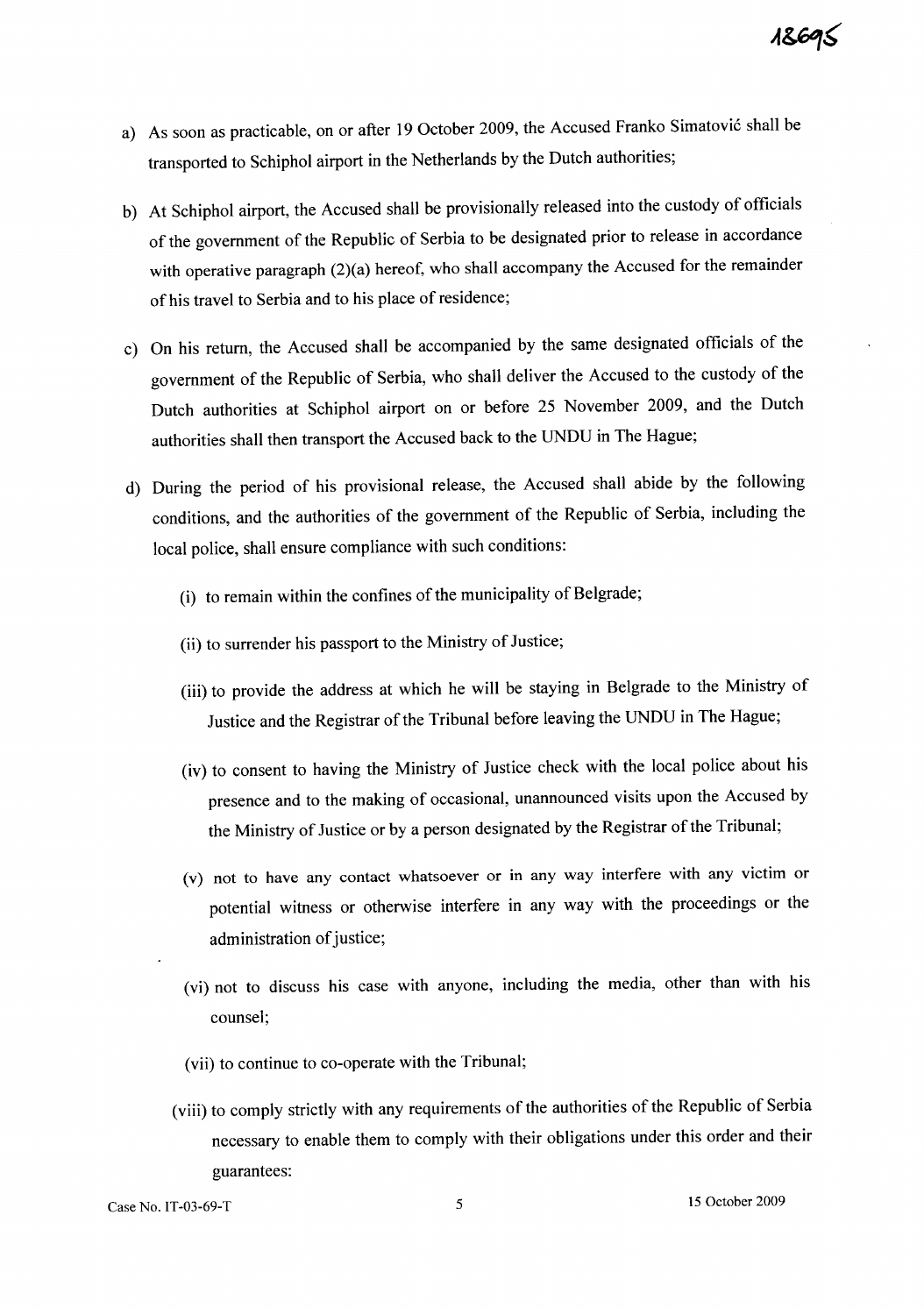(ix)to return to the Tribunal on or before 25 November 2009;

- (x) to comply strictly with any further order of the Chamber varying the terms of or terminating his provisional release;
- (xi) to report each day, before 1 p.m. to the police in Belgrade at a local police station to be designated by the Ministry of Justice;

(2) **REQUIRES** the government of the Republic of Serbia to assume responsibility as follows:

- a) by designating an official of the government of the Republic of Serbia into whose custody the Accused shall be provisionally released and who shall accompany the Accused from Schiphol airport to Serbia and to his place of residence, and notifying, as soon as practicable, the Chamber and the Registrar of the Tribunal of the name of the designated official;
- b) for the personal security and safety of the Accused while on provisional release;
- c) for all expenses concerning transport of the Accused from Schiphol airport to Belgrade and back;
- d) for all expenses concerning accommodation and security of the Accused while on provisional release;
- e) at the request of the Chamber or the Parties to facilitate all means of co-operation and communication between the parties and to ensure the confidentiality of any such communication;
- f) to submit a written report to the Chamber every week as to the compliance of the Accused with the terms of this order;
- g) to arrest and detain the Accused immediately if he breaches any of the conditions of this Order; and
- h) to report immediately, not later than within two hours, to the Registry of the Tribunal any breach of the conditions set out above; and
- (3) **INSTRUCTS** the Registrar of the Tribunal to: